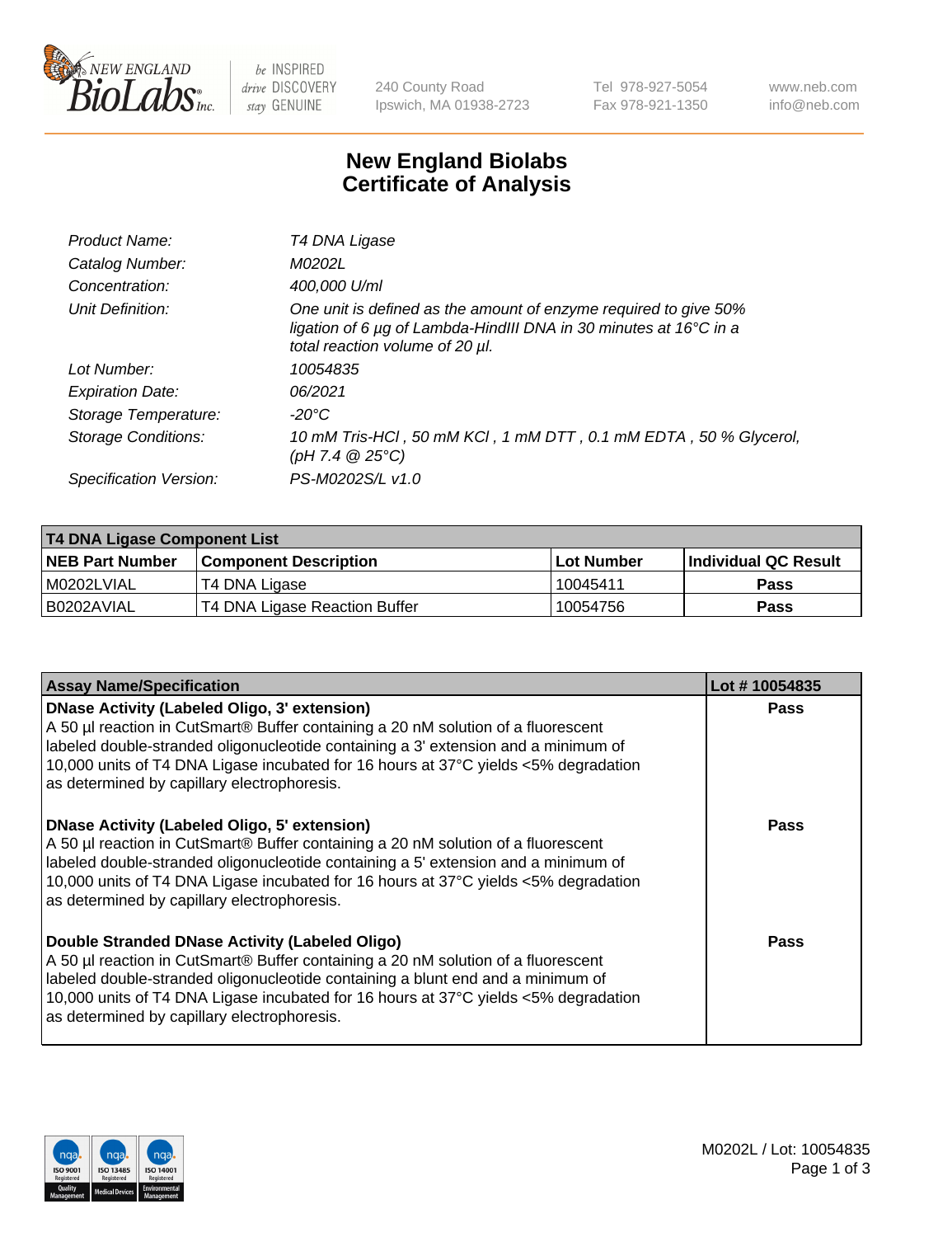

be INSPIRED drive DISCOVERY stay GENUINE

240 County Road Ipswich, MA 01938-2723 Tel 978-927-5054 Fax 978-921-1350

www.neb.com info@neb.com

| <b>Assay Name/Specification</b>                                                                                                                                                                                                                                                                                                                                                                             | Lot #10054835 |
|-------------------------------------------------------------------------------------------------------------------------------------------------------------------------------------------------------------------------------------------------------------------------------------------------------------------------------------------------------------------------------------------------------------|---------------|
| <b>Endonuclease Activity (Nicking)</b><br>A 50 µl reaction in NEBuffer 1 containing 1 µg of supercoiled PhiX174 DNA and a<br>minimum of 2000 units of T4 DNA Ligase incubated for 4 hours at 37°C results in <10%<br>conversion to the nicked form as determined by agarose gel electrophoresis.                                                                                                            | <b>Pass</b>   |
| <b>Exonuclease Activity (Radioactivity Release)</b><br>A 50 µl reaction in NEBuffer 1 containing 1 µg of a mixture of single and<br>double-stranded [3H] E. coli DNA and a minimum of 2000 units of T4 DNA Ligase<br>incubated for 4 hours at 37°C releases <0.1% of the total radioactivity.                                                                                                               | <b>Pass</b>   |
| <b>RNase Activity (Extended Digestion)</b><br>A 10 µl reaction in NEBuffer 4 containing 40 ng of a 300 base single-stranded RNA<br>and a minimum of 1 µl of T4 DNA Ligase is incubated at 37°C. After incubation for 16<br>hours, >90% of the substrate RNA remains intact as determined by gel electrophoresis<br>using fluorescent detection.                                                             | <b>Pass</b>   |
| <b>Single Stranded DNase Activity (FAM-Labeled Oligo)</b><br>A 50 µl reaction in CutSmart® Buffer containing a 20 nM solution of a fluorescent<br>internal labeled oligonucleotide and a minimum of 10,000 units of T4 DNA Ligase<br>incubated for 16 hours at 37°C yields <5% degradation as determined by capillary<br>electrophoresis.                                                                   | <b>Pass</b>   |
| Ligation and Recutting (Terminal Integrity, Digested DNA)<br>A 20 µl reaction in 1X T4 DNA Ligase Reaction Buffer containing 2 µg of Lambda<br>DNA-HindIII Digest and a minimum of 4000 units of T4 DNA Ligase incubated for 16<br>hours at 37°C results in >95% ligation of the DNA fragments as determined by agarose<br>gel electrophoresis. Of these ligated fragments, >95% can be recut with HindIII. | <b>Pass</b>   |
| <b>Non-Specific DNase Activity (16 Hour)</b><br>A 50 µl reaction in NEBuffer 1 containing 1 µg of CIP-treated Lambda-HindIII DNA and<br>a minimum of 2000 units of T4 DNA Ligase incubated for 16 hours at 37°C results in a<br>DNA pattern free of detectable nuclease degradation as determined by agarose gel<br>electrophoresis.                                                                        | <b>Pass</b>   |
| <b>Protein Concentration (A280)</b><br>The concentration of T4 DNA Ligase is 0.4 mg/ml +/- 10% as determined by UV<br>absorption at 280 nm. Protein concentration is determined by the Pace method using<br>the extinction coefficient of 57,675 and molecular weight of 55,292 daltons for T4<br>DNA Ligase (Pace, C.N. et al. (1995) Protein Sci., 4, 2411-2423).                                         | <b>Pass</b>   |
| <b>Protein Purity Assay (SDS-PAGE)</b><br>T4 DNA Ligase is ≥ 95% pure as determined by SDS-PAGE analysis using Coomassie Blue<br>detection.                                                                                                                                                                                                                                                                 | <b>Pass</b>   |